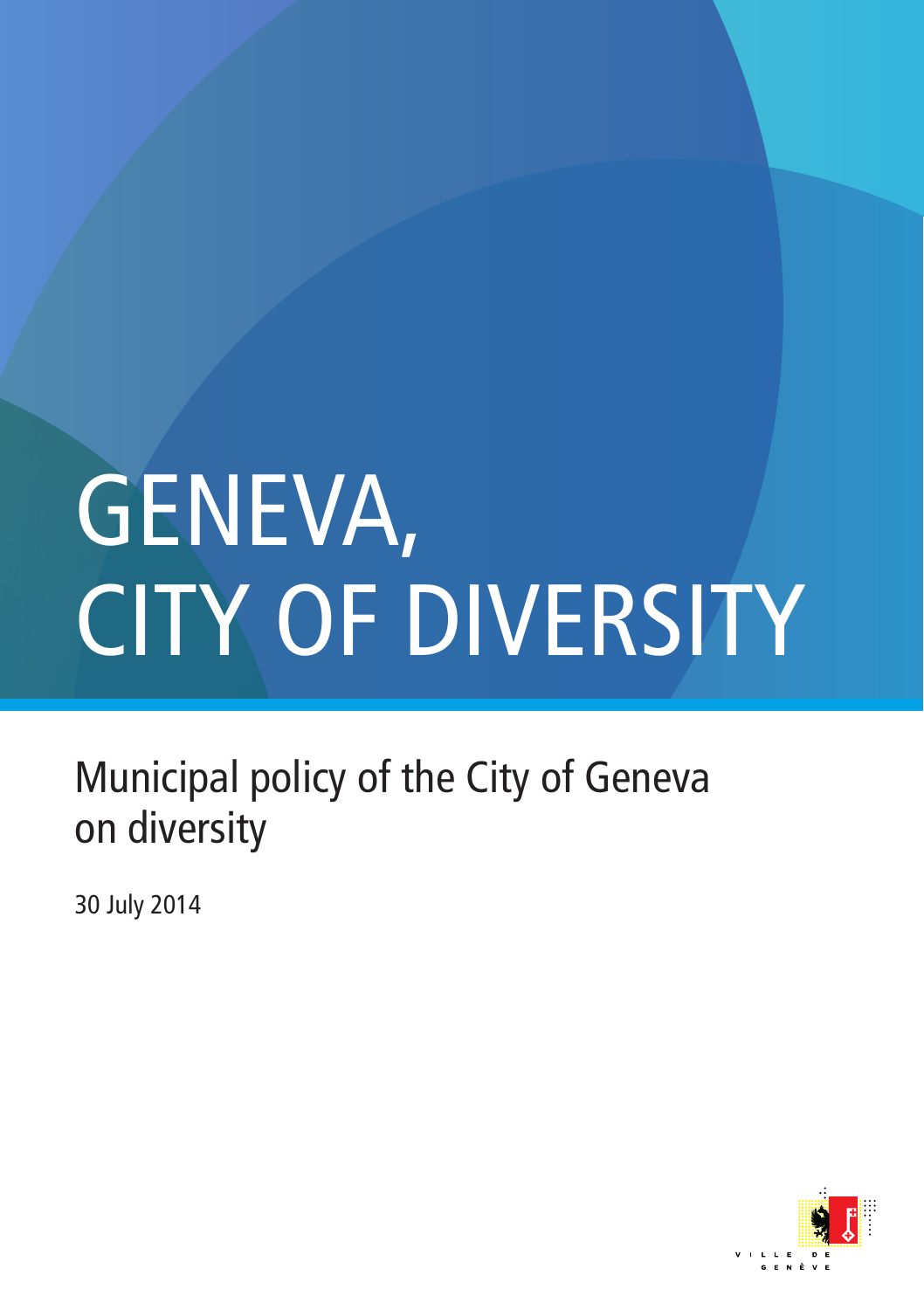## A committed city

2

Geneva is a unique city. With nationals from nearly 190 countries, it has always had a multicultural identity. The diversity of backgrounds and experiences of its inhabitants make for a highly cosmopolitan society. In this internationally renowned university city, multilingualism is firmly established both in the private sphere and in public life. The heart of a cross-border urban area and home to nearly a million people, it enjoys an economic dynamism based on the vitality of its inhabitants. It is thanks to their contribution that Geneva is the city we know today.

The stakes are high, because it is in cities and large urban centres that differences show themselves most intensely, creativity and innovation abound, and ideas and opinions confront one another. Cities therefore have a fundamental responsibility in terms of social cohesion.

With 20,000 new arrivals making their homes on the municipal territory each year and 48 % of its population not having Swiss nationality, the City of Geneva is a place of exchanges, encounters, and sometimes friction. It is a shared living space where a public policy that recognises diversity and opposes discrimination and stereotyping makes sense.

The local authorities intend therefore to make diversity a strength, a positive force for building this shared living space. A model of shared success. This realistic and positive vision of diversity underpins a policy which seeks to develop the city hand in hand with those who make it what it is: its residents.

For the authorities, it is not a question of elaborating a "policy of integration of foreigners and/or migrants". Integration implies that there is a standard which some people fall short of achieving. Seeking to integrate individuals is tantamount to considering them as the targets of a public initiative whose success - or more often failure - can be measured and evaluated.

On the contrary, the authorities of the City of Geneva consider the inhabitants of the municipal territory to be fully-fledged participants in the life of the City, regardless of their origin, residence status or length of stay. The City recognises their active contribution to the future of Geneva. Foreign nationals do not form an isolated part of the rest of the population. In this sense the Administrative Council upholds a different policy, distinct from the legislative framework outlined by the Federal Assembly and its application to cantons. For the City's executive, Geneva is and must remain an open city, respectful of every individual, where residents feel at home and play their part in social cohesion and a shared future.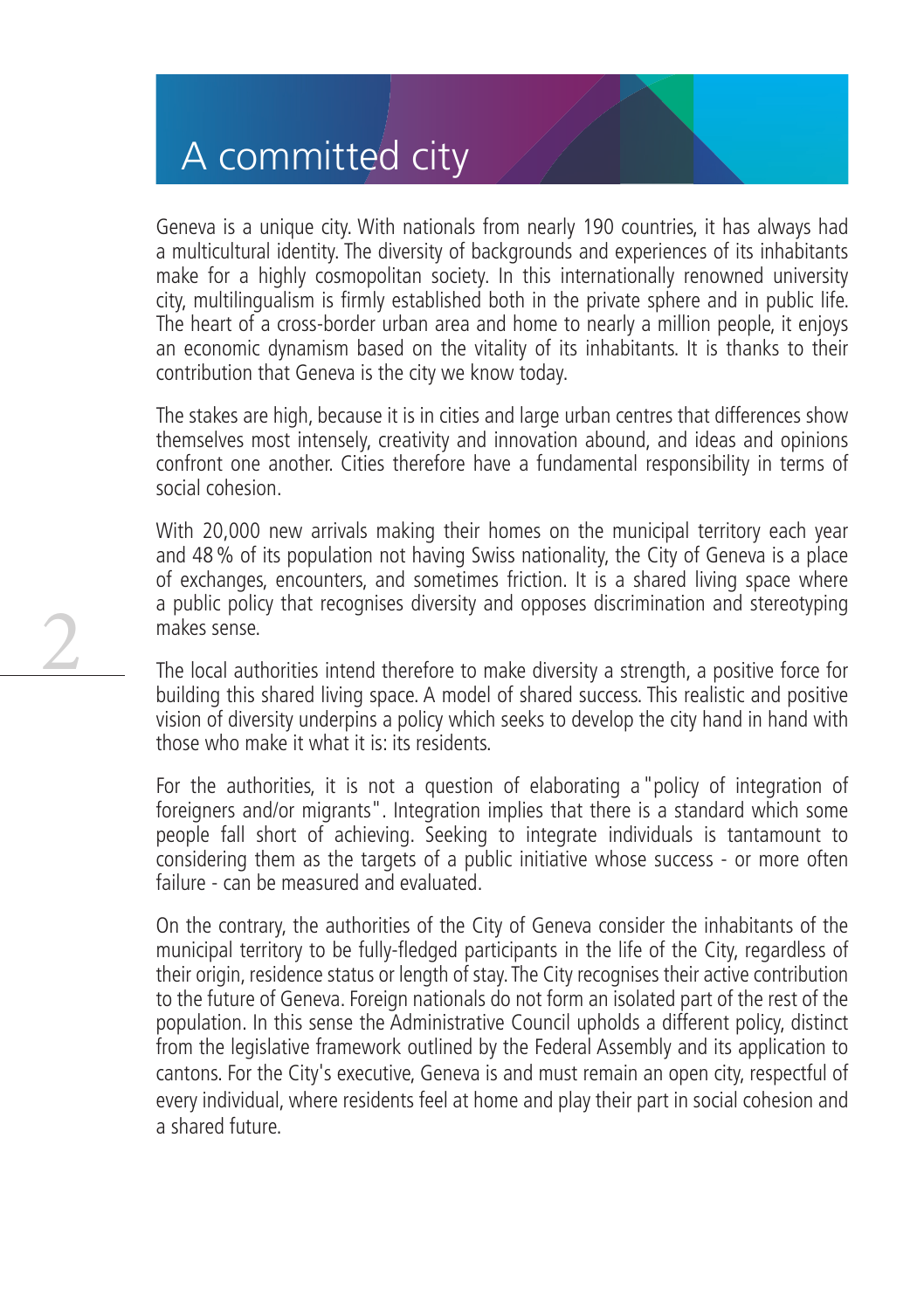## The principles of a policy of diversity

The municipal policy on diversity translates the European Convention on Human Rights into actions. Accordingly the City of Geneva treats inhabitants of the municipal territory equally, without distinction as to their length of stay, religion, nationality, ethnic origin, gender or sexual orientation.

Based on the principle of social inclusion and without denying the difficulties and tensions of living together, the municipal policy on diversity focuses on what brings people together and not on what divides them. It recognises the resources and dynamism of linguistic, ethnic and national communities, while forging an identity based on the shared values of human rights. The political will of the Administrative Council is to promote a city which is both diverse and united.

The participation in citizen, political and associative life is encouraged. In this way, municipal policy strengthens the sense of belonging to the place of residence, as do interactions between residents themselves.

The plurality of identities is considered to be the foundation of our society. Recognition of this principle is a prerequisite for social cohesion. No one should be forced to disown their identity, or their linguistic, cultural or religious inheritance, since the freedom of every individual is respected.

3

It is on these principles of equality, social inclusion, participation and plurality of identities that the values and spirit of the City of Geneva are based. The Administrative Council undertakes to apply these values in accordance with six strategic guidelines.